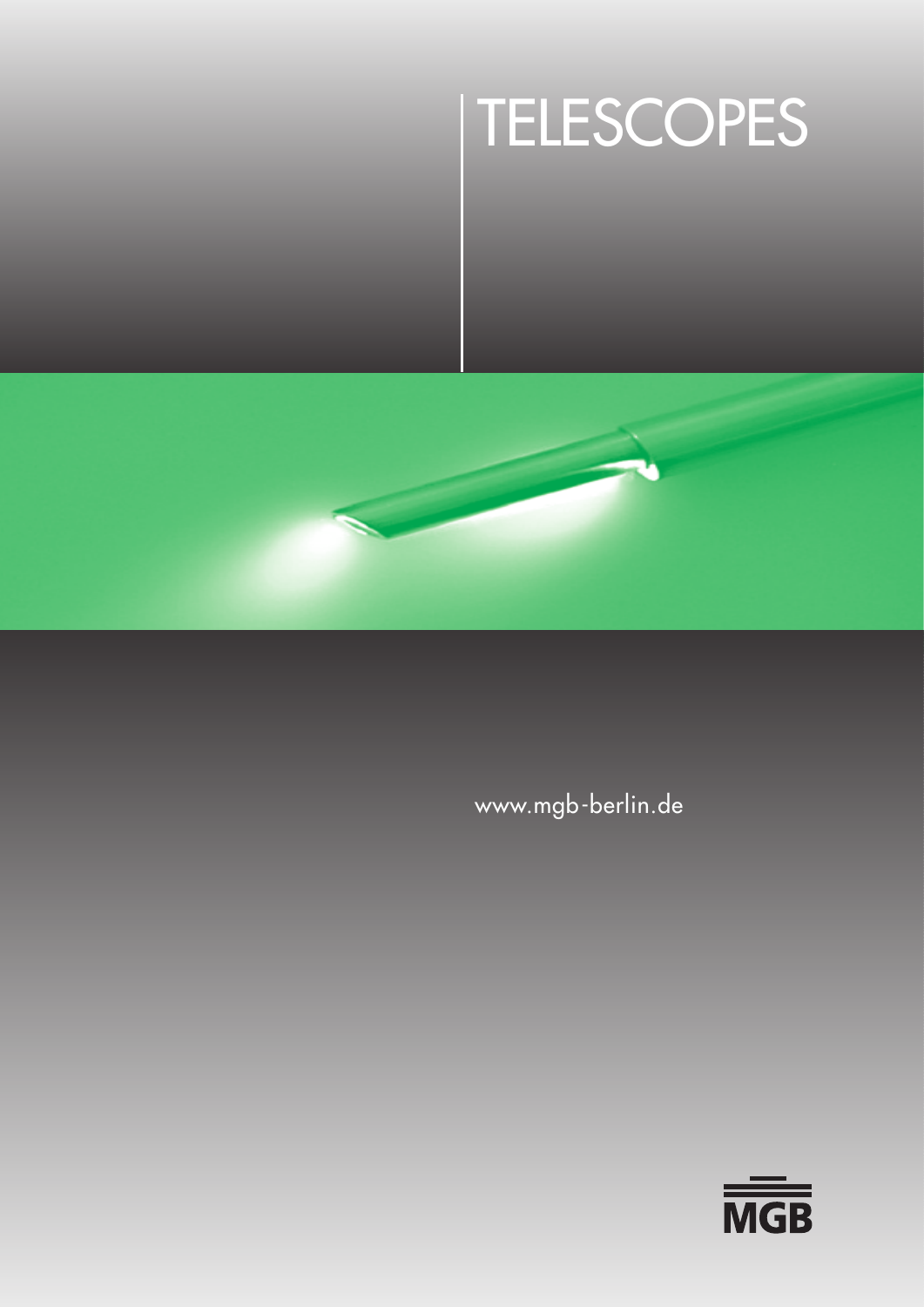# CONTENT

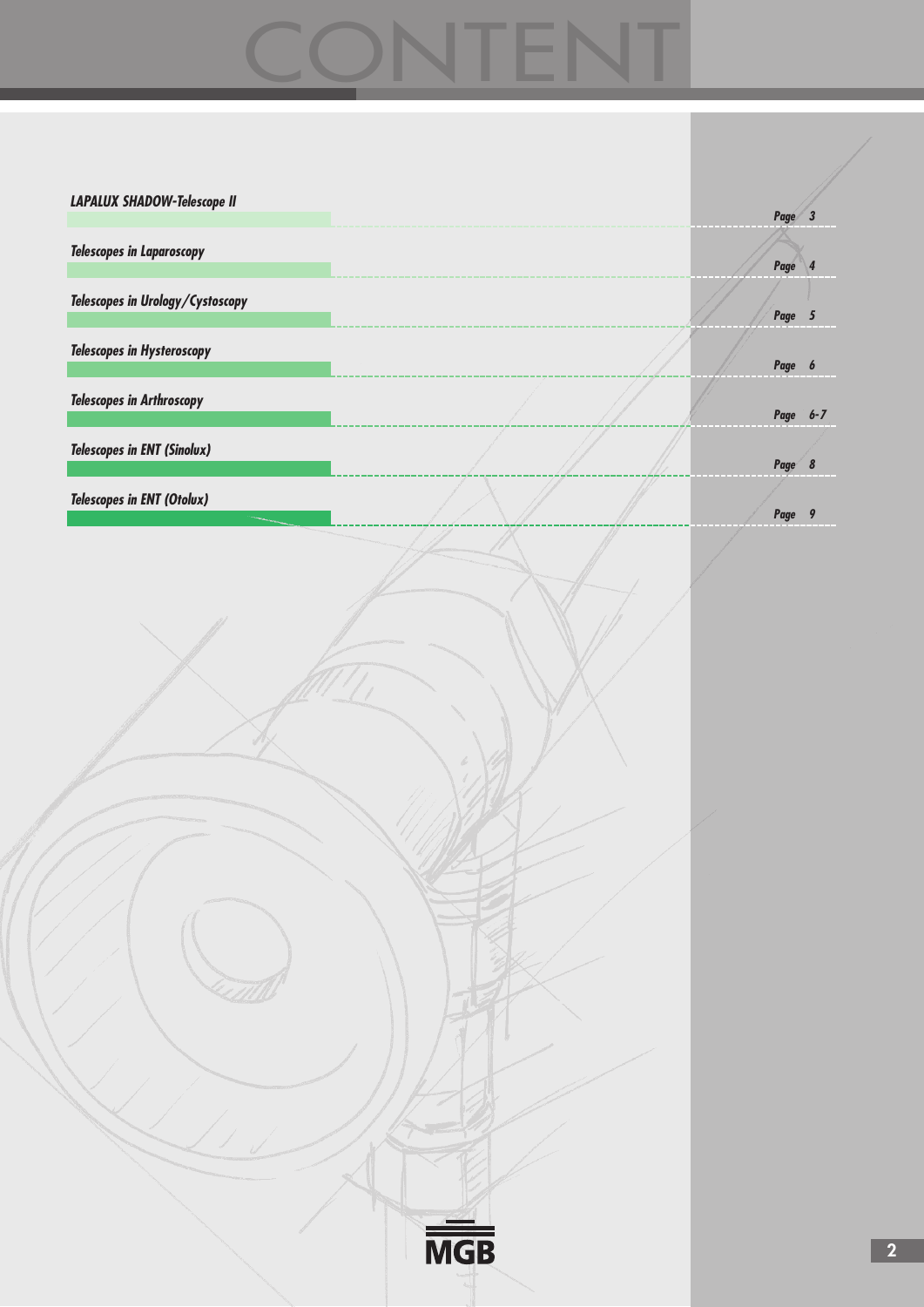### TELESCOPE<mark>S</mark> TELESCOPES

### LAPALUX SHADOW-TELESCOPE II

**b b b b b b b b** 

### **455-30300 Product Order-No. Product Description**

### **Guide rod 429-62500 LAPALUX SHADOW-Telescope II**

■ Direction of view 30° ■ Working length: 300 mm

> **Hook probe ■** Hook length: 3.5 mm

- **■** Connector for Storz/Wolf/ACMI light guide cables
- **■** Sign colour: red

### **Ø 10 mm**

### **This patent Telescope creates Shade**

The shade gives more information especially in the depth of field.



### **Shadow Imaging**

The unique design, utilising two light bundles, generates a three dimensional perception of the operating field. Improved orientation may increase work rate and safety.

### **High Resolution**

The high quality optical system guarantees exceptional brightness and full illumination of the finest structures.

### **Autoclavability**

As manufacturer we guarantee full autoclavability at 134 °C /273 °F. All LAPALUX SHADOW-telescopes are manufactured from stainless steel.



### **Circle Ball Three-Dimensional Orientation**

The surgeon is guaranteed a better threedimensional orientation of the surgical field through the visualization of shade (natural representation of the pictures).



**Ø 10 mm**





**Without Shade With Shade**

**Product Order-No. Description**

**429-62000 OP-Telescope** 

■ Direction of view 0° ■ Working length: 270 mm **■** Connector for Storz/Wolf/ACMI **■** Sign colour: green ■ Working channel: Ø 6 mm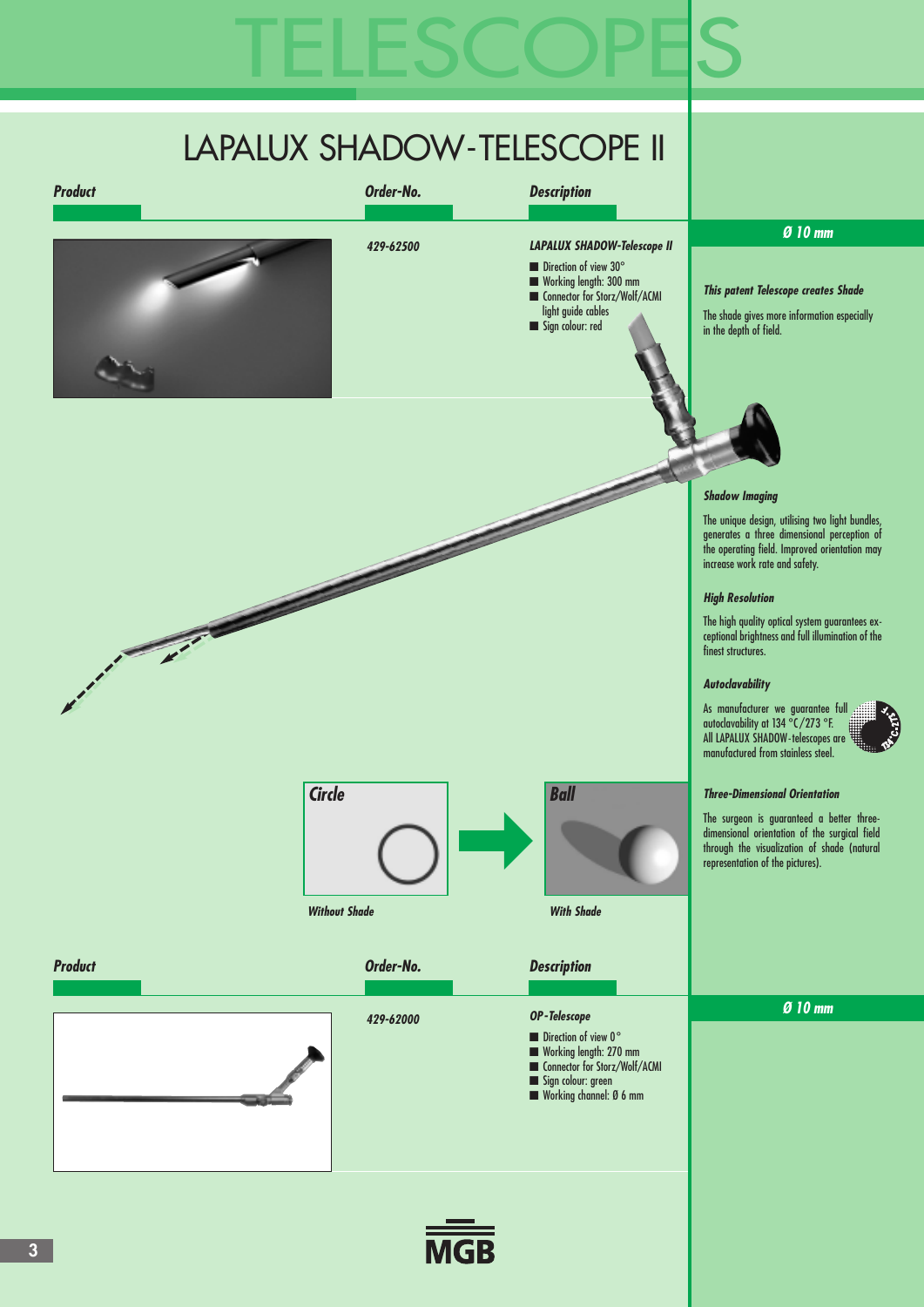### **TELESCOPES** LAPAROSCOPY

|                 |                      |              | . ____<br>$\sim$<br>∽                                                                                                                                                 |                            |
|-----------------|----------------------|--------------|-----------------------------------------------------------------------------------------------------------------------------------------------------------------------|----------------------------|
| <b>Products</b> |                      | Order-No.    | <b>Description</b>                                                                                                                                                    |                            |
|                 | $0^{\circ}$          | 429-60200    | LAPALUX-Telescope 0°<br>$\blacksquare$ Direction of view 0°<br>Working length: 300 mm<br>Connector for Storz/Wolf/ACMI<br>Sign colour: green                          | Ø 10 mm                    |
|                 |                      | 429-60200 BA | Working length: 510 mm                                                                                                                                                |                            |
|                 | $30^\circ$           | 429-61200    | LAPALUX-Telescope 30°<br>$\blacksquare$ Direction of view 30 $^{\circ}$<br>Working length: 300 mm<br>Connector for Storz/Wolf/ACMI<br>$\blacksquare$ Sign colour: red |                            |
|                 |                      | 429-61200 BA | Working length: 510 mm                                                                                                                                                |                            |
|                 | $30^\circ$           | 429-66000    | LAPALUX-Telescope 30°<br>$\blacksquare$ Direction of view 30 $^{\circ}$<br>Working length: 310 mm<br>Connector for Storz/Wolf/ACMI<br>Sign colour: red                | $QZ$ <sub>mm</sub>         |
|                 |                      |              |                                                                                                                                                                       | $Q$ 5 mm                   |
|                 | $\mathbf{0}^{\circ}$ | 429-67300    | LAPALUX-Telescope 0°<br>$\blacksquare$ Direction of view 0°<br>Working length: 330 mm<br>Connector for Storz/Wolf/ACMI<br>Sign colour: green                          | <b>New Optical System!</b> |
|                 |                      |              |                                                                                                                                                                       |                            |
|                 | $30^\circ$           | 429-68300    | LAPALUX-Telescope 30°<br>$\blacksquare$ Direction of view 30 $^{\circ}$<br>Working length: 330 mm<br>Connector for Storz/Wolf/ACMI<br>Sign colour: red                | <b>New Optical System!</b> |
|                 |                      |              |                                                                                                                                                                       | Ø 2.9 mm                   |
|                 | $0^{\circ}$          | 429-63000    | LAPALUX-Telescope 0°<br>$\blacksquare$ Direction of view 0°<br>Working length: 300 mm<br>Connector for Storz/Wolf/ACMI<br>Sign colour: green                          |                            |
|                 |                      |              |                                                                                                                                                                       |                            |
|                 | $30^\circ$           | 429-64000    | LAPALUX-Telescope 30°<br>$\blacksquare$ Direction of view 30 $^{\circ}$<br>Working length: 300 mm<br>Connector for Storz/Wolf/ACMI<br>Sign colour: red                |                            |
|                 |                      |              |                                                                                                                                                                       |                            |

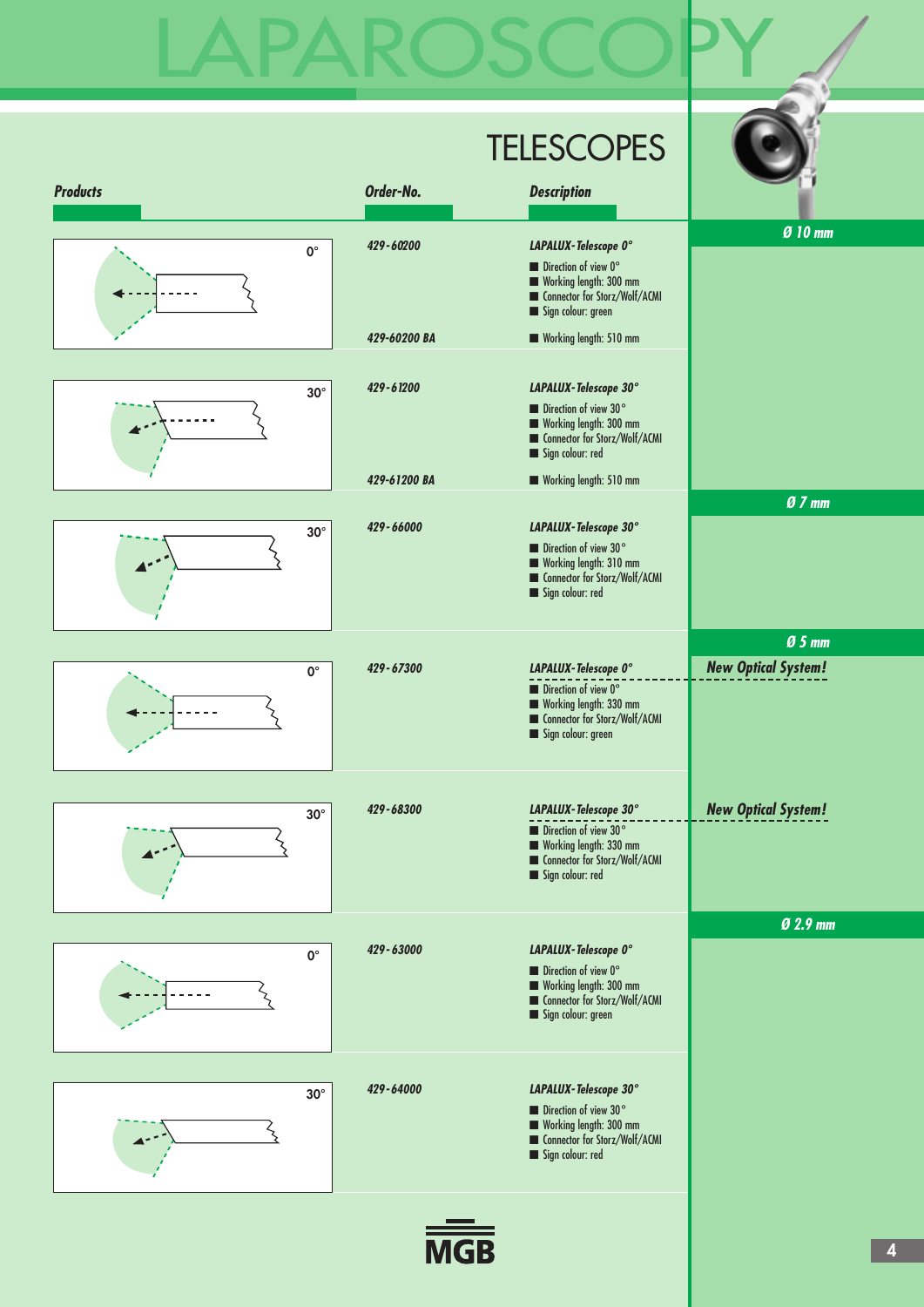# UROLOGY

Z

|                        |                                    | CYSTOLUX - TELESOPES                                                                                                                             |                                                                                         |
|------------------------|------------------------------------|--------------------------------------------------------------------------------------------------------------------------------------------------|-----------------------------------------------------------------------------------------|
| <b>Products</b>        | Order-No.                          | <b>Description</b>                                                                                                                               |                                                                                         |
| $Ø4$ mm/0°             | 412-18300                          | <b>CYSTOLUX-Telescope 0°</b><br>$\blacksquare$ 04 mm<br>Working length: 300 mm<br>Connector for Storz/Wolf/ACMI<br>light guide                   | <b>Delivery contains:</b><br>Connector for light guide (Storz),<br>Order-No.: 429-00442 |
| $Ø$ 4 mm/12 $^{\circ}$ | 412-21300                          | CYSTOLUX-telescope 12°<br>$\blacksquare$ 04 mm<br>Working length: 300 mm<br>Connector for Storz/Wolf/ACMI<br>light guide                         | Connector for light guide (Wolf),<br>Order-No.: 429-00445                               |
| $Ø4$ mm/30 $^{\circ}$  | 412-19300                          | CYSTOLUX-telescope 30°<br>$\blacksquare$ 04 mm<br>Working length: 300 mm<br>Connector for Storz/Wolf/ACMI<br>light guide                         |                                                                                         |
| $Ø$ 4 mm/30 $^{\circ}$ | 412-19400                          | CYSTOLUX-telescope 30°<br>wideangle<br>$\blacksquare$ $\emptyset$ 4 mm<br>Working length: 300 mm<br>Connector for Storz/Wolf/ACMI<br>light guide | <b>Not for Resectoscopes!</b>                                                           |
| Ø 4 mm/70°             | 412-20300                          | CYSTOLUX-telescope 70°<br>$\blacksquare$ 04 mm<br>Working length: 300 mm<br>Connector for Storz/Wolf/ACMI<br>light guide                         |                                                                                         |
| Ø 2,9 mm/30°           | 412-29000                          | CYSTOLUX-telescope 30°<br>$\blacksquare$ $\emptyset$ 2.9 mm<br>Working length: 300 mm<br>Connector for Storz/Wolf/ACMI<br>light guide            |                                                                                         |
| Ø 2,7 mm/0°            | 426-28200                          | CYSTOLUX-telescope 0°<br>$\blacksquare$ Ø 2.7 mm<br>Working length: 180 mm<br>Connector for Storz/Wolf/ACMI<br>light guide                       |                                                                                         |
|                        | $\overline{\overline{\text{MGB}}}$ |                                                                                                                                                  |                                                                                         |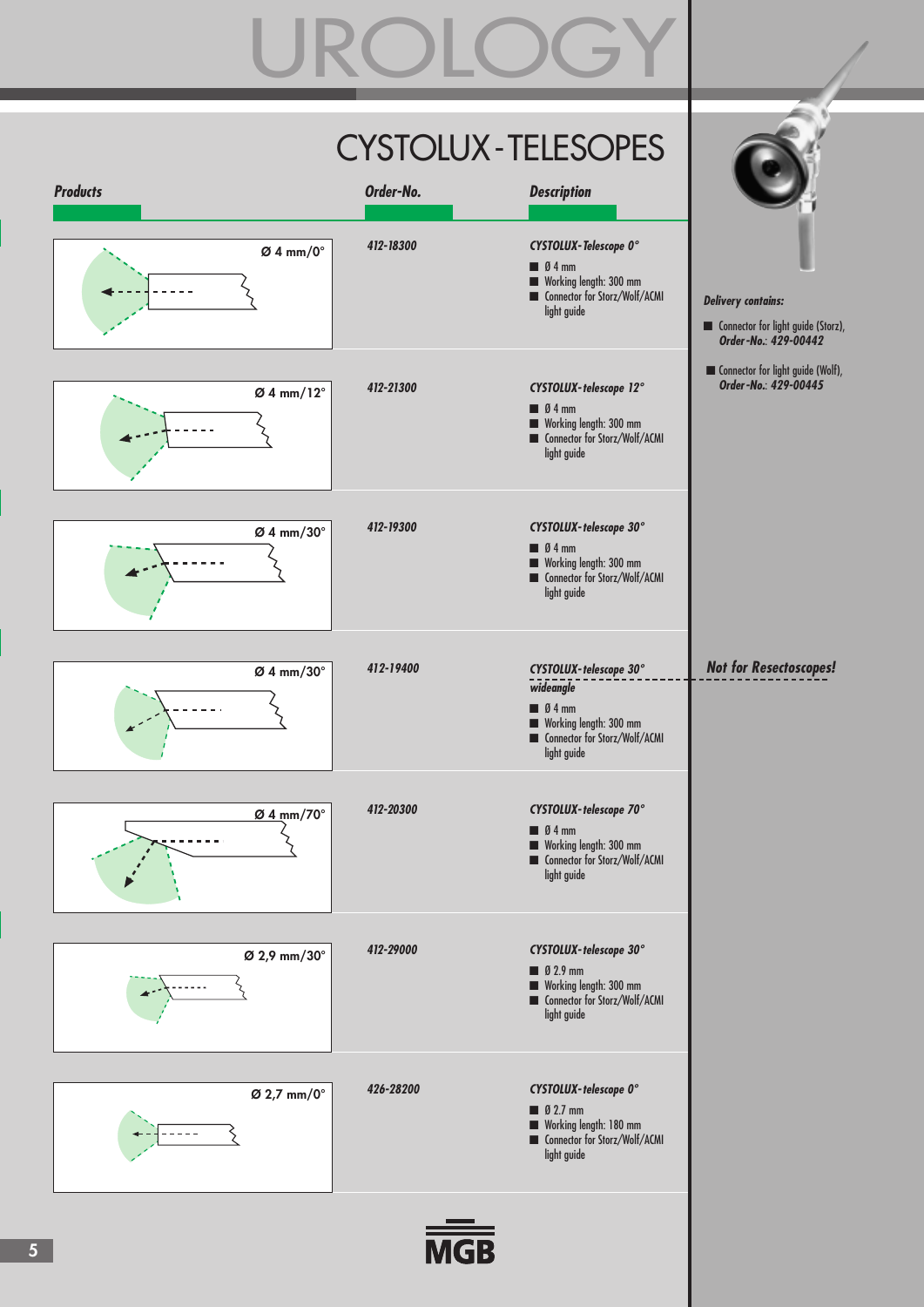# HYSTEROSCOPY

| <b>Products</b> | Order-No. | <b>TELESCOPES</b><br><b>Description</b>                                                                                                                                                      |                |
|-----------------|-----------|----------------------------------------------------------------------------------------------------------------------------------------------------------------------------------------------|----------------|
|                 |           |                                                                                                                                                                                              |                |
| $30\,^{\circ}$  | 426-29000 | Hystolux-Telescope 30°<br>$\blacksquare$ Direction of view 30 $^{\circ}$<br>Outer-diameter: Ø 2.9 mm<br>Working length: 300 mm<br>Connector for Storz/Wolf/ACMI<br>light guide               | Ø 2.9 mm       |
|                 |           |                                                                                                                                                                                              | Ø 4.0 mm       |
|                 | 426-19300 | Hystolux-Telescope 30°<br>$\blacksquare$ Direction of view 30 $^{\circ}$<br>Outer-diameter: Ø 4 mm<br>Working length: 300 mm<br>■ Connector for Storz/Wolf/ACMI<br>light guide               |                |
|                 | 426-19400 | Hystolux-wideangle Telescope 30°<br>Wideangle<br>$\blacksquare$ Direction of view 30 °<br>Outer-diameter: Ø 4 mm<br>Working length: 300 mm<br>■ Connector for Storz/Wolf/ACMI<br>light guide |                |
|                 |           |                                                                                                                                                                                              |                |
|                 |           |                                                                                                                                                                                              |                |
|                 |           | <b>TELESCOPES</b>                                                                                                                                                                            |                |
| <b>Products</b> | Order-No. | <b>Description</b>                                                                                                                                                                           |                |
|                 |           |                                                                                                                                                                                              | 0 1.9 mm/68 mm |
|                 | 455-12000 | <b>Telescope</b><br>$\blacksquare$ 30°<br>Working length: 68 mm                                                                                                                              |                |
|                 |           |                                                                                                                                                                                              |                |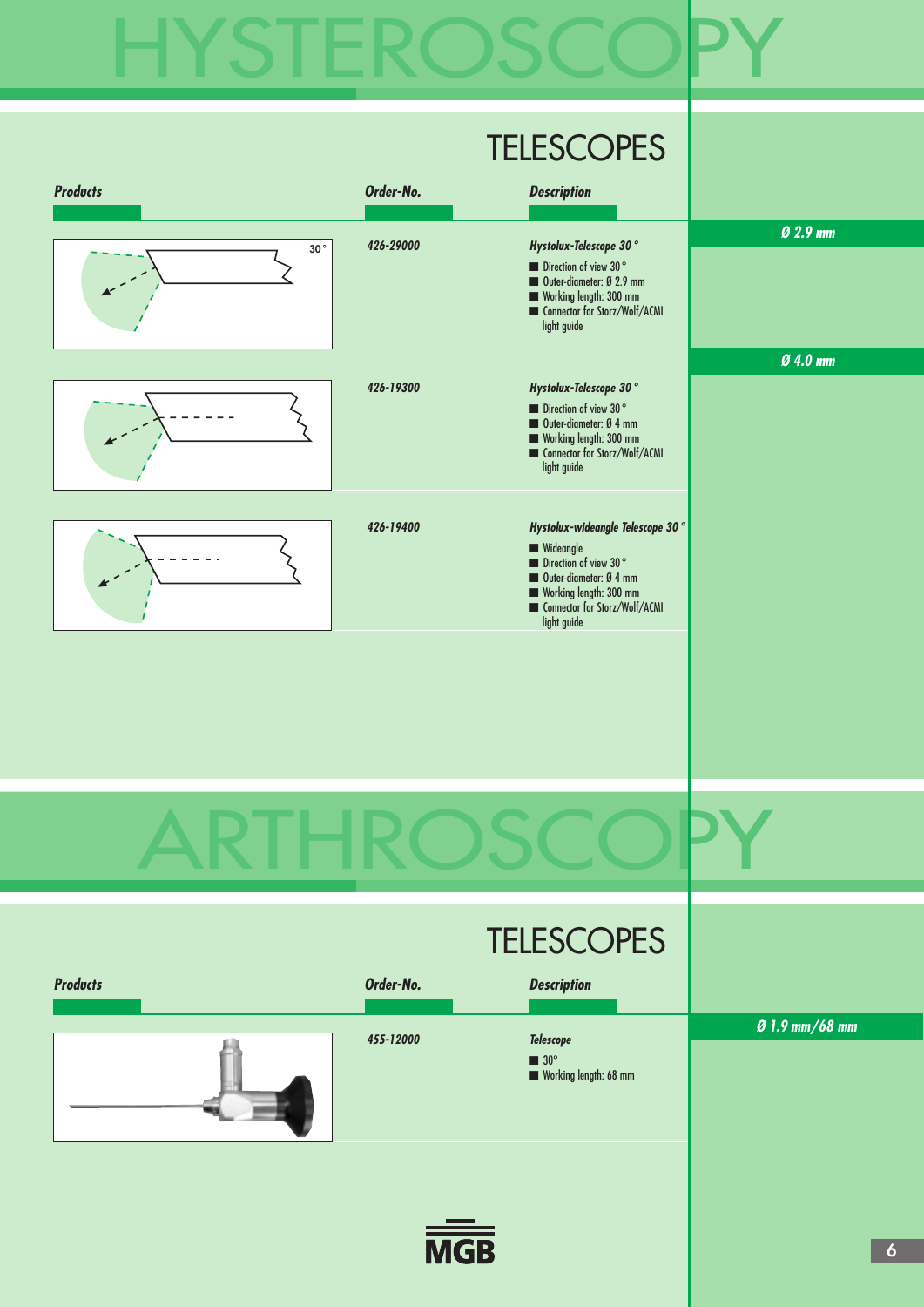# ARTHROSCO

|                      |            | <b>TELESCOPES</b>                                                                                                                                                                      |                 |
|----------------------|------------|----------------------------------------------------------------------------------------------------------------------------------------------------------------------------------------|-----------------|
| <b>Product</b>       | Order-No.  | <b>Description</b>                                                                                                                                                                     |                 |
| $0^{\circ}$          | 455-18300  | ARTHROLUX-telescope 0°<br>$\blacksquare$ Direction of view 0°<br>Diameter: 4 mm<br>Working length: 175 mm<br>Connector for Storz/Wolf/ACMI<br>light guide cables<br><b>Wideangle</b>   | 0 4 mm/175 mm   |
| $30^\circ$           | 455-19300  | ARTHROLUX-telescope 30°<br>$\blacksquare$ Direction of view 30°<br>Diameter: 4 mm<br>Working length: 175 mm<br>Connector for Storz/Wolf/ACMI<br>light guide cables<br><b>Wideangle</b> |                 |
| $70^{\circ}$         | 455-20300  | ARTHROLUX-telescope 70°<br>$\blacksquare$ Direction of view 70°<br>Diameter: 4 mm<br>Working length: 175 mm<br>Connector for Storz/Wolf/ACMI<br>light guide cables<br><b>Wideangle</b> |                 |
| $\mathbf{0}^{\circ}$ | 455-28200  | ARTHROLUX-telescope 0°                                                                                                                                                                 | 0 2.7 mm/180 mm |
|                      |            | $\blacksquare$ Direction of view 0°<br>Diameter: 2.7 mm<br>Working length: 180 mm<br>Connector for Storz/Wolf/ACMI<br>light guide cables                                               |                 |
| $30^\circ$           | 455-29200  | ARTHROLUX-telescope 30°<br>$\blacksquare$ Direction of view 30°<br>Diameter: 2.7 mm<br>Working length: 180 mm<br>Connector for Storz/Wolf/ACMI<br>light guide cables                   |                 |
|                      |            |                                                                                                                                                                                        | 0 2.7 mm/100 mm |
| $0^{\circ}$          | 455-26200  | ARTHROLUX-telescope 0°<br>$\blacksquare$ Direction of view 0°<br>Diameter: 2.7 mm<br>Working length: 100 mm<br>Connector for Storz/Wolf/ACMI<br>light guide cables                     |                 |
|                      | 455-27200  | ARTHROLUX-telescope 30°                                                                                                                                                                |                 |
| $30^\circ$           |            | $\blacksquare$ Direction of view 30°<br>Diameter: 2.7 mm<br>Working length: 100 mm<br>Connector for Storz/Wolf/ACMI<br>light guide cables                                              |                 |
|                      | <b>MGB</b> |                                                                                                                                                                                        |                 |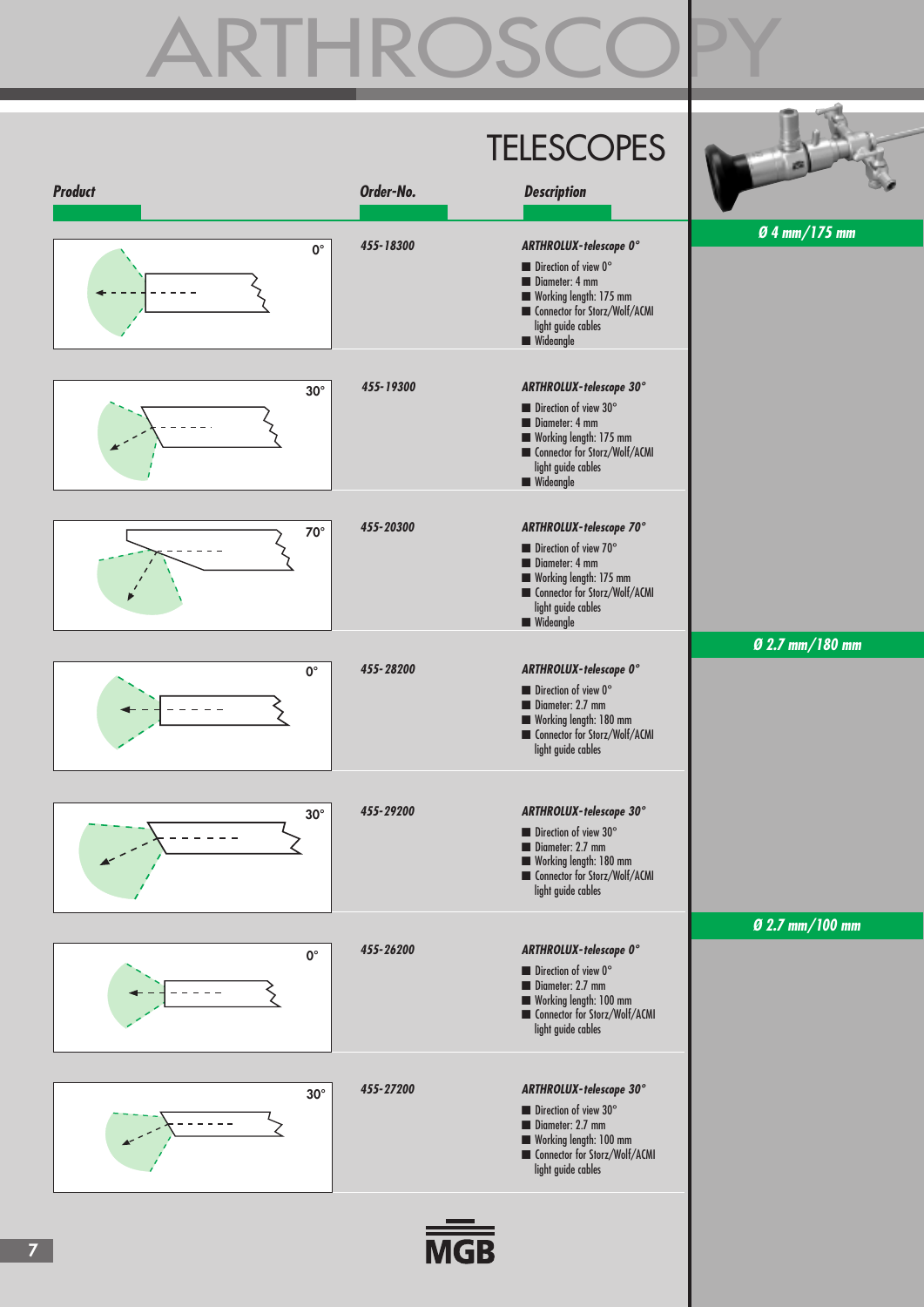# ENT



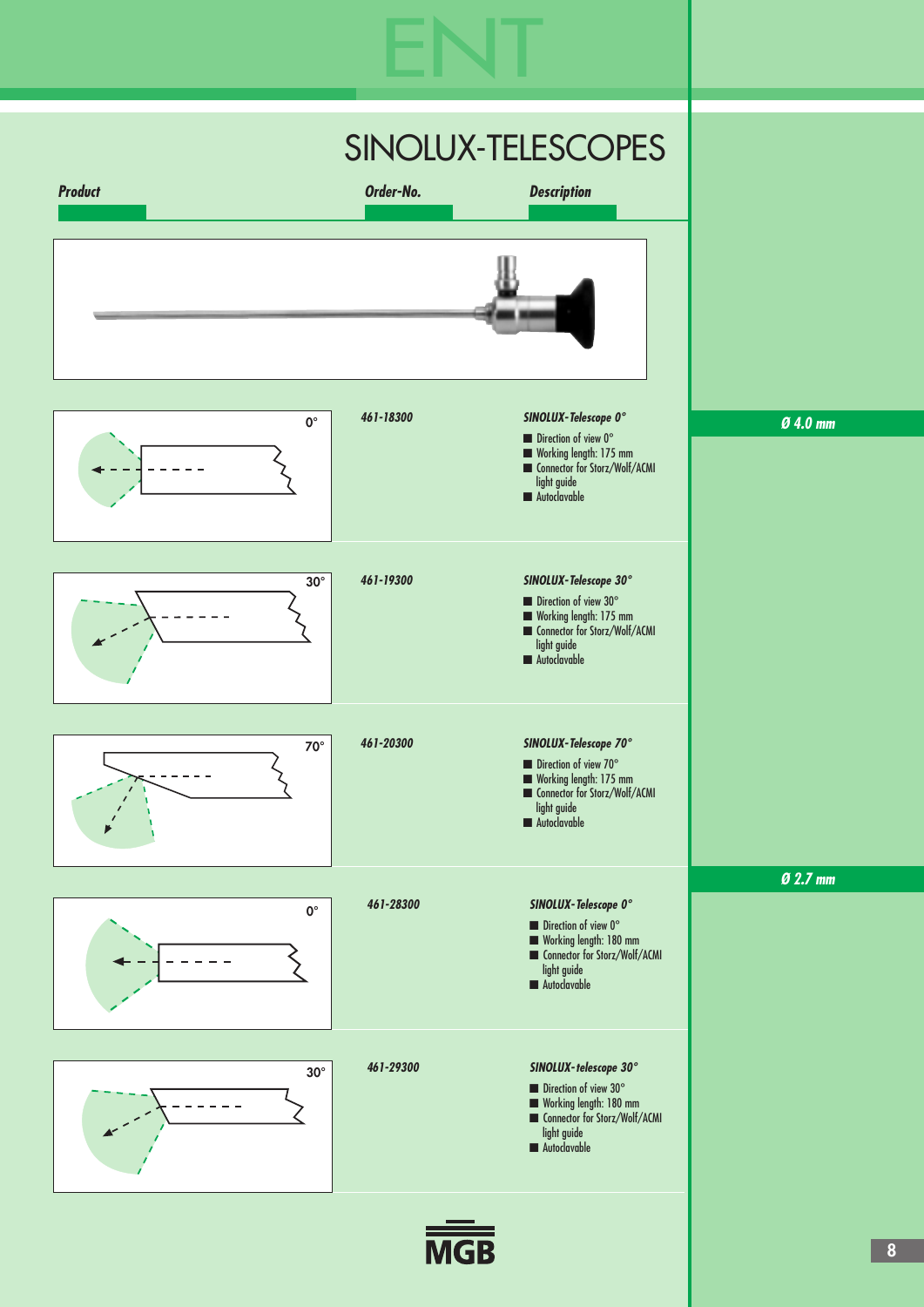## ENT